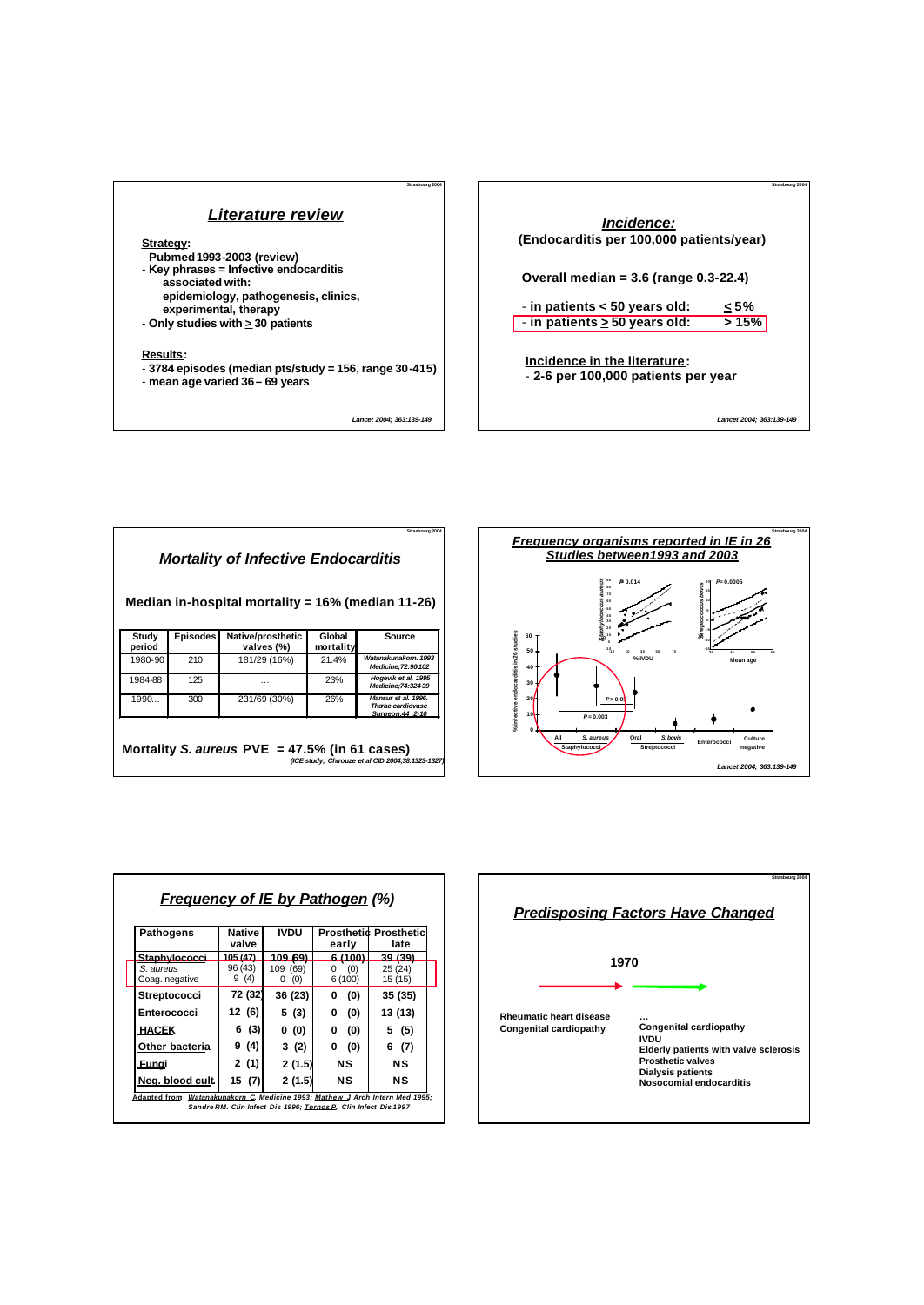









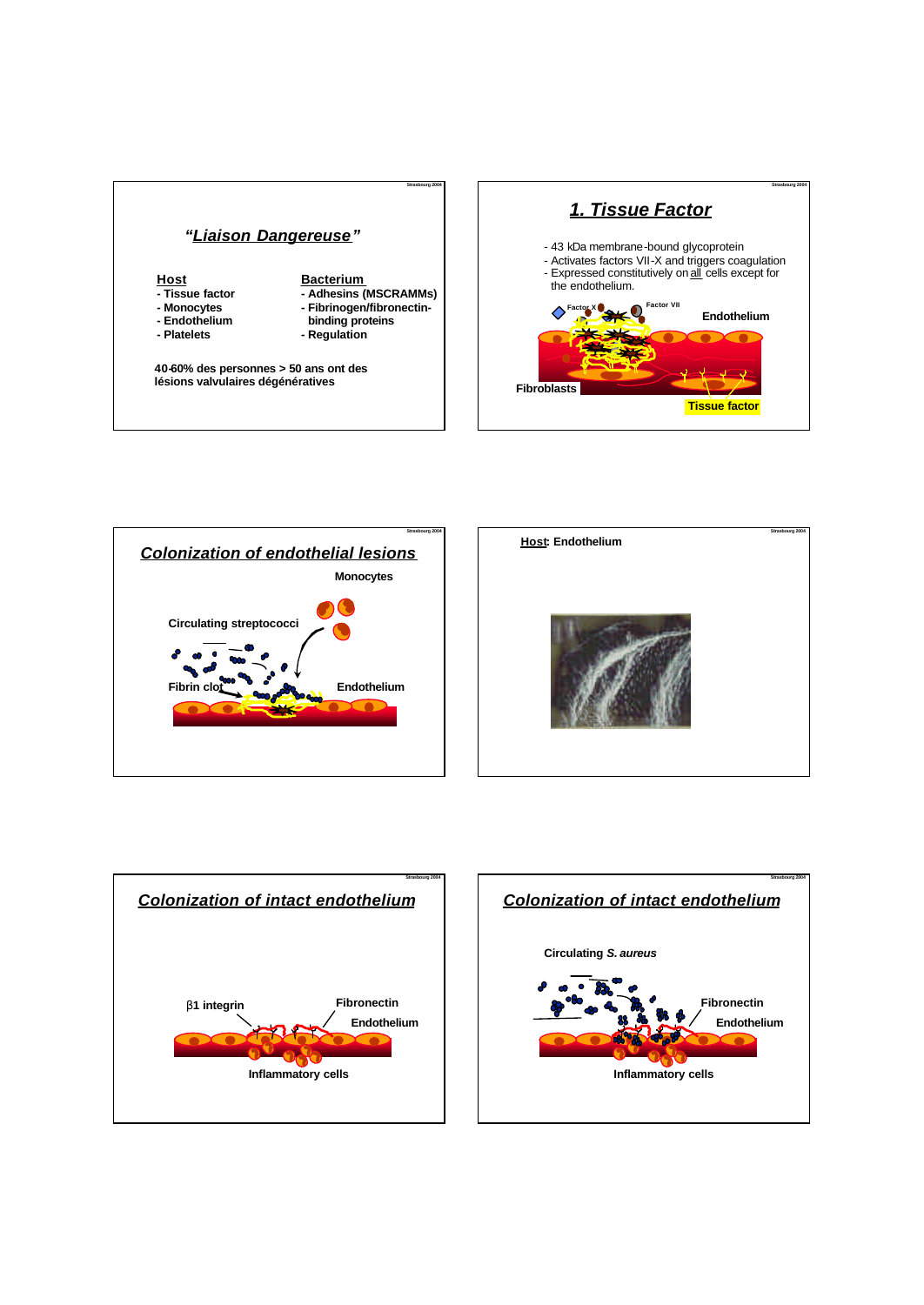





| Strasbourg 2004<br><b>S. aureus adhesins (MSCRAMMs) involved</b><br>in IE pathogenesis |                                                                                                                                    |                                                                   |                                    |                                                       |  |  |
|----------------------------------------------------------------------------------------|------------------------------------------------------------------------------------------------------------------------------------|-------------------------------------------------------------------|------------------------------------|-------------------------------------------------------|--|--|
| Adherence<br><b>Kubstrate</b>                                                          | <b>MSCRAMM</b>                                                                                                                     | <b>Gene or function</b>                                           | Demonstrated<br>in experimental IE | <b>References</b>                                     |  |  |
| Fibrinogen/<br>fibrin                                                                  | Clumping factor A<br>Clumping factor B<br>Coagulase<br>Extracellular fibrinogen binding<br>protein<br>Fibrinogen-binding protein A | $c$ IfA<br>$c$ <i>ff</i> $B$<br>coa<br>efb (formerly fib)<br>fbpA | Yes<br><b>No</b><br>No<br>No<br>No | 45:49:53<br>4 <sub>R</sub><br>45:47<br>106:107<br>108 |  |  |
| <b>Kibronectin</b>                                                                     | Fibronectin-binding protein A<br>and B                                                                                             | fnhA.<br>$f$ n $h$ $B$                                            | Yes<br>no                          | 63-54                                                 |  |  |
| Collagen                                                                               | Collagen-binding protein                                                                                                           | cna                                                               | No                                 | 109                                                   |  |  |
| <b>Broad</b><br>spectrum<br><b>FCM</b>                                                 | MHC class II analog (Map or<br>Eap)<br>Serine-aspartate repeat<br>proteins (SDR)                                                   | map or eap<br>sdr gene family                                     | No<br>No                           | 110-111<br>112                                        |  |  |

|                                                         |                                                      |                                     |                                                | Strasbourg 2004 |
|---------------------------------------------------------|------------------------------------------------------|-------------------------------------|------------------------------------------------|-----------------|
| <b>Risk of invasive Staphylococcus aureus infection</b> |                                                      |                                     |                                                |                 |
|                                                         |                                                      |                                     |                                                |                 |
| <b>Underlying condition</b>                             | No. of patients<br>with ISA infection<br>$(n = 226)$ | Annual<br>incidence.<br>per 100,000 | Relative risk<br>(95% confid int.)             | P value         |
|                                                         |                                                      |                                     |                                                |                 |
| Hemodialysis                                            | 24                                                   | 7692                                | 257.2 (160-393.6)                              | $-.001$         |
| <b>Peritoneal dialysis</b>                              | 3                                                    | 4918                                | 150.0 (30.5441.1)                              | €001            |
| <b>HIV</b> nfection                                     | $\overline{\mathbf{4}}$                              | 778                                 | 23.7 (6.4-61.4)                                | $-.001$         |
| Solid organ transplantation                             | 3                                                    | 683                                 | 20.7 (4.2-61.3)                                | $-.001$         |
| Heart disease                                           | 114                                                  | 362                                 | 20.6 (15.8-27.0)                               | $-.001$         |
| Cancer                                                  | 47                                                   | 348                                 | 12.9 (9.1-17.8)                                | $-.001$         |
| Illicit intravenous drug use                            | 13                                                   | 321                                 | 10.1 (5.3-17.7)                                | $-.001$         |
| Alcohol abuse                                           | 31                                                   | 241                                 | 8.2 (5.412.0)                                  | $-.001$         |
| <b>Diabetes mellitus</b>                                | AR                                                   | 192                                 | 7.0 (5.0-9.7)                                  | $-.001$         |
| <b>Stroke</b>                                           | 16                                                   | 200                                 | 6.4(3.610.6)                                   | $-.001$         |
| Chronic obstructive pulmonary<br>disease                | 26                                                   | 120                                 | 3.9(2.55.9)                                    | $-.001$         |
| <b>Systemic lupus ervthematosus</b>                     | $\overline{a}$                                       | 80                                  | 2.4(0.38.7)                                    | $\cdot$ 3       |
| Dharmataid agustaig                                     |                                                      |                                     | Laupland et al. J.Infect.Dis2003;187(9):1452-9 |                 |